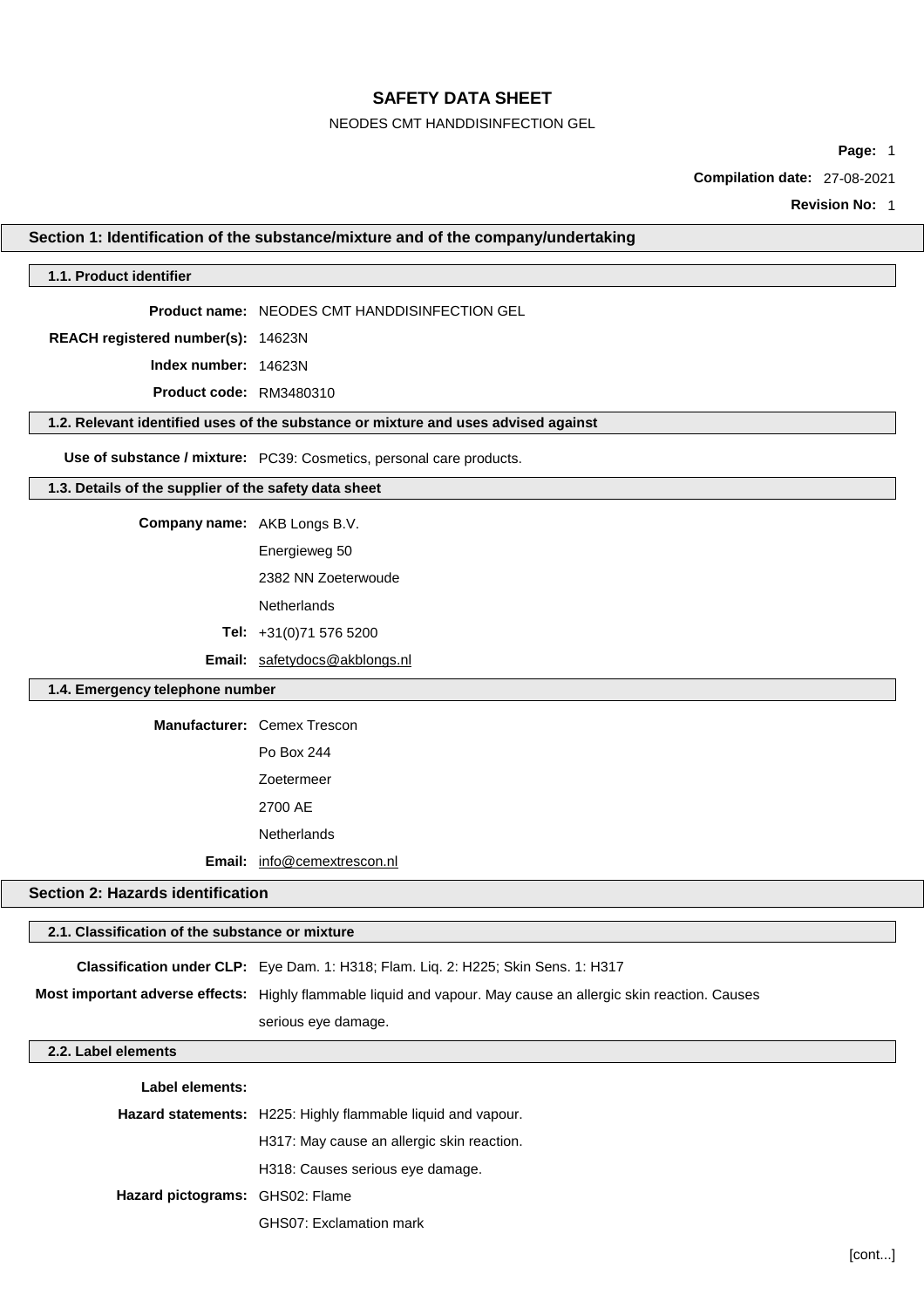NEODES CMT HANDDISINFECTION GEL



**Signal words:** Danger **Precautionary statements:** P210: Keep away from heat, hot surfaces, sparks, open flames and other ignition sources. No smoking. P241: Use explosion-proof equipment. P280: Wear protective gloves/protective clothing/eye protection/face protection. P302+P352: IF ON SKIN: Wash with plenty of water. P303+P361+P353: IF ON SKIN (or hair): Take off immediately all contaminated clothing. Rinse skin with water . P362+P364: Take off contaminated clothing and wash it before reuse.

## **2.3. Other hazards**

**Other hazards:** Highly flammable.

**PBT:** This product is not identified as a PBT/vPvB substance.

#### **Section 3: Composition/information on ingredients**

#### **3.2. Mixtures**

#### **Hazardous ingredients:**

ETHANOL

| <b>EINECS</b> | CAS     | PBT/WEL                                                 | <b>CLP Classification</b> | Percent |
|---------------|---------|---------------------------------------------------------|---------------------------|---------|
| 200-578-6     | 64-17-5 | Substance with a Community<br>workplace exposure limit. | ' Flam. Lig. 2: H225      | 70-90%  |

PRODUCT-BY-PROCESS DEFINITION POLYAZODYESTUFF OBTAINED BY COUPLING 4-[4-(1-AMINO-8-HYDROXY-3,6-DISULFO-2-NAPHTHYLAZO)PHENYLSULFONYLAMINO]BENZENEDIAZONIUM WITH A MIXTURE OF 4- CARBOXYBENZENEDIAZONIUM AND DIPHENYLAMINE-3-SULFO-4,4'-BIS-DI

| 425-740-5 |  | Eye Dam. 1: H318; Aquatic Chronic 3: | 10-30% |
|-----------|--|--------------------------------------|--------|
|           |  | H412                                 |        |

# PROPAN-2-OL

| 200-661-7 | 67-63-0 | Flam. Lig. 2: H225; Eye Irrit. 2: H319; | 1-10% |
|-----------|---------|-----------------------------------------|-------|
|           |         | STOT SE 3: H336                         |       |

#### 2-((4-METHYL-2-NITROPHENYL)AMINO)ETHANOL

| 408-090-7 | 100418-33-5 | $\overline{\phantom{0}}$ | Acute Tox. 4: H302; Skin Sens. 1: | $< 1\%$ |  |
|-----------|-------------|--------------------------|-----------------------------------|---------|--|
|           |             |                          | H317; Aquatic Chronic 3: H412     |         |  |

# **Section 4: First aid measures**

#### **4.1. Description of first aid measures**

**Skin contact:** Wash immediately with plenty of soap and water.

**Eye contact:** Bathe the eye with running water for 15 minutes. Consult a doctor.

**Page:** 2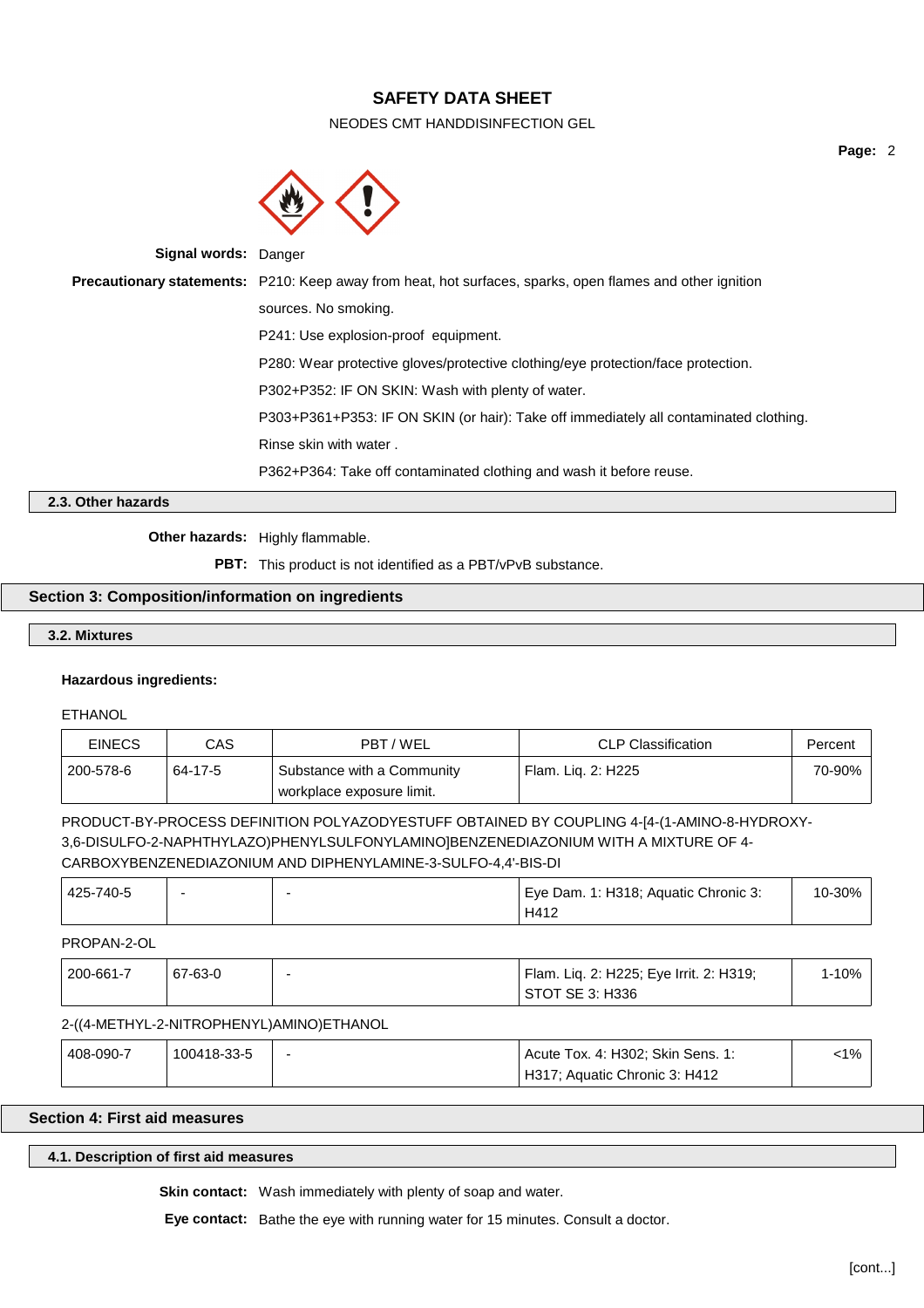#### NEODES CMT HANDDISINFECTION GEL

**Page:** 3

**Ingestion:** Wash out mouth with water. Consult a doctor.

**Inhalation:** Remove casualty from exposure ensuring one's own safety whilst doing so. Consult a doctor.

### **4.2. Most important symptoms and effects, both acute and delayed**

**Skin contact:** There may be mild irritation at the site of contact.

**Eye contact:** There may be irritation and redness.

**Ingestion:** There may be soreness and redness of the mouth and throat.

**Inhalation:** No symptoms.

**Delayed / immediate effects:** No data available.

**4.3. Indication of any immediate medical attention and special treatment needed**

**Immediate / special treatment:** Not applicable.

# **Section 5: Fire-fighting measures**

### **5.1. Extinguishing media**

**Extinguishing media:** Carbon dioxide. Alcohol resistant foam. Do not use water.

#### **5.2. Special hazards arising from the substance or mixture**

**Exposure hazards:** In combustion emits toxic fumes.

#### **5.3. Advice for fire-fighters**

**Advice for fire-fighters:** Wear self-contained breathing apparatus. Wear protective clothing to prevent contact

with skin and eyes.

## **Section 6: Accidental release measures**

### **6.1. Personal precautions, protective equipment and emergency procedures**

**Personal precautions:** Do not attempt to take action without suitable protective clothing - see section 8 of SDS.

Turn leaking containers leak-side up to prevent the escape of liquid.

### **6.2. Environmental precautions**

**Environmental precautions:** Do not discharge into drains or rivers. Contain the spillage using bunding.

### **6.3. Methods and material for containment and cleaning up**

**Clean-up procedures:** Absorb into dry earth or sand. Transfer to a closable, labelled salvage container for

disposal by an appropriate method.

#### **6.4. Reference to other sections**

**Reference to other sections:** Refer to section 8 of SDS.

#### **Section 7: Handling and storage**

#### **7.1. Precautions for safe handling**

**Handling requirements:** Ensure there is exhaust ventilation of the area. Smoking is forbidden.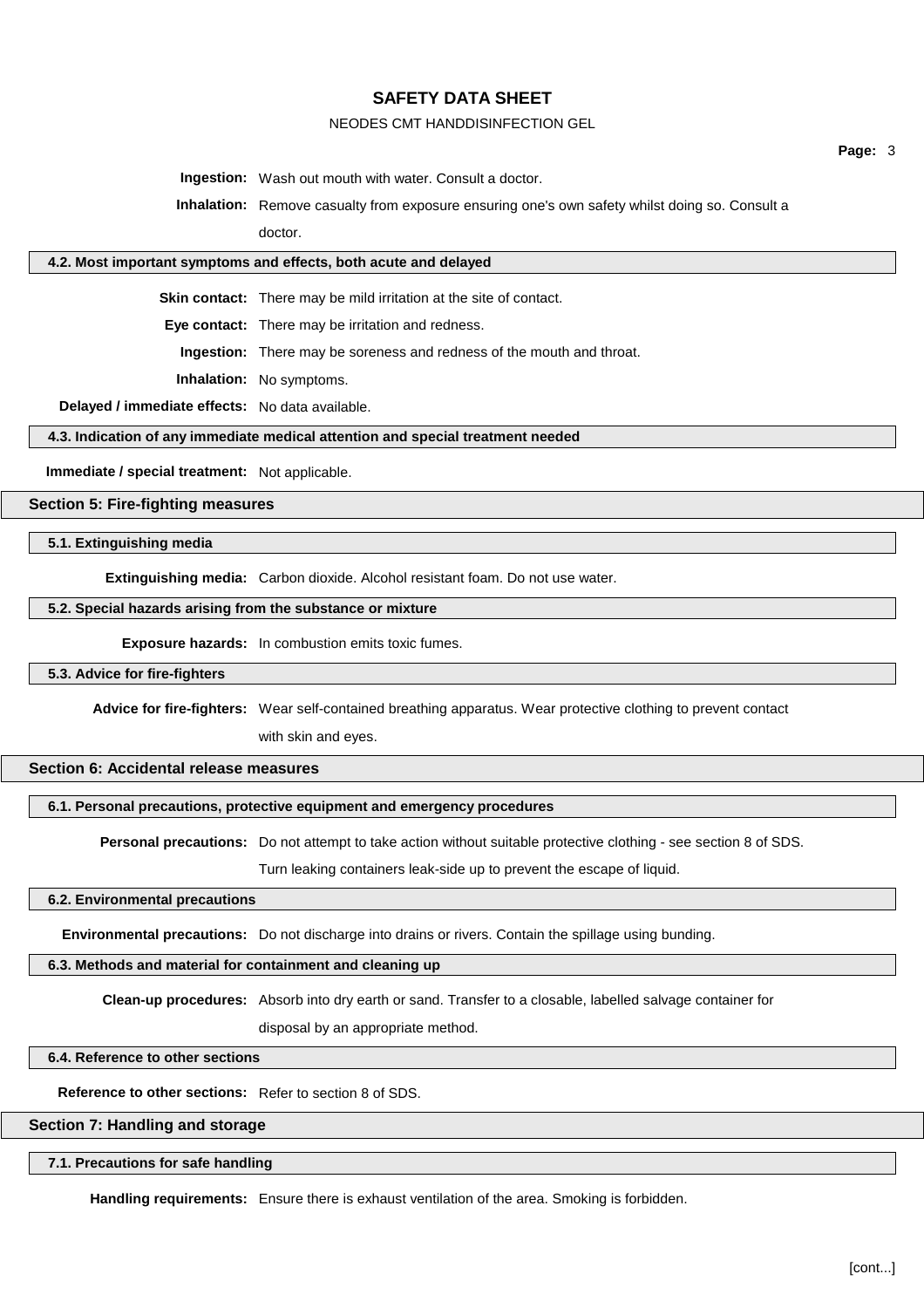# NEODES CMT HANDDISINFECTION GEL

|                                                            |                                                                                                          | Page: 4 |
|------------------------------------------------------------|----------------------------------------------------------------------------------------------------------|---------|
|                                                            | 7.2. Conditions for safe storage, including any incompatibilities                                        |         |
|                                                            | Storage conditions: Store in a cool, well ventilated area. Keep container tightly closed. Keep away from |         |
|                                                            | sources of ignition.                                                                                     |         |
|                                                            | Suitable packaging: Must only be kept in original packaging.                                             |         |
| 7.3. Specific end use(s)                                   |                                                                                                          |         |
|                                                            | Specific end use(s): PC39: Cosmetics, personal care products.                                            |         |
| Section 8: Exposure controls/personal protection           |                                                                                                          |         |
| 8.1. Control parameters                                    |                                                                                                          |         |
|                                                            |                                                                                                          |         |
| Workplace exposure limits: No data available.              |                                                                                                          |         |
| <b>DNEL/PNEC Values</b>                                    |                                                                                                          |         |
|                                                            | <b>DNEL / PNEC</b> No data available.                                                                    |         |
| 8.2. Exposure controls                                     |                                                                                                          |         |
|                                                            | Engineering measures: Ensure there is sufficient ventilation of the area.                                |         |
|                                                            | Respiratory protection: Self-contained breathing apparatus must be available in case of emergency.       |         |
|                                                            | Hand protection: Impermeable gloves.                                                                     |         |
|                                                            | Eye protection: Safety glasses. Ensure eye bath is to hand.                                              |         |
|                                                            | Skin protection: Impermeable protective clothing.                                                        |         |
| Section 9: Physical and chemical properties                |                                                                                                          |         |
| 9.1. Information on basic physical and chemical properties |                                                                                                          |         |
|                                                            | <b>State: Solution</b>                                                                                   |         |
|                                                            | Colour: Colourless                                                                                       |         |
|                                                            | <b>Odour:</b> Characteristic odour                                                                       |         |
| Evaporation rate: Fast                                     |                                                                                                          |         |
|                                                            | <b>Oxidising:</b> Non-oxidising (by EC criteria)                                                         |         |
| Solubility in water: Highly soluble                        |                                                                                                          |         |
|                                                            | Viscosity: Non-viscous                                                                                   |         |
| Boiling point/range°C: 78-83                               | Flammability limits %: lower: No data available.                                                         |         |
| Flash point°C: <23                                         | pH: 6.5                                                                                                  |         |
| 9.2. Other information                                     |                                                                                                          |         |

**Other information:** No data available.

# **Section 10: Stability and reactivity**

**10.1. Reactivity**

**Reactivity:** Stable under recommended transport or storage conditions.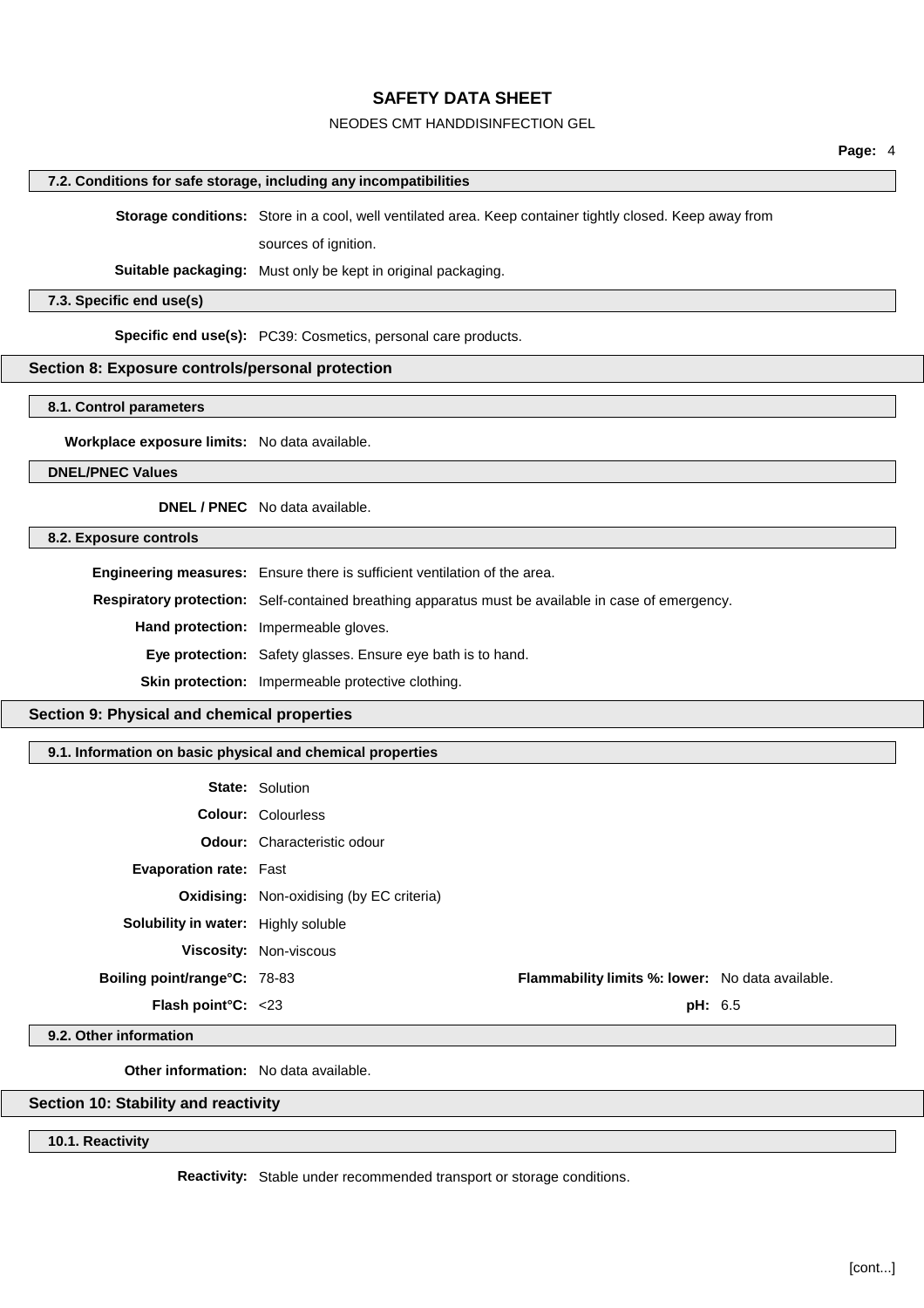### NEODES CMT HANDDISINFECTION GEL

## **10.2. Chemical stability**

**Chemical stability:** Stable under normal conditions.

# **10.3. Possibility of hazardous reactions**

**Hazardous reactions:** Hazardous reactions will not occur under normal transport or storage conditions.

Decomposition may occur on exposure to conditions or materials listed below.

## **10.4. Conditions to avoid**

**Conditions to avoid:** Heat. Sources of ignition. Flames.

**10.5. Incompatible materials**

**Materials to avoid:** No data available.

## **10.6. Hazardous decomposition products**

**Haz. decomp. products:** No data available.

## **Section 11: Toxicological information**

## **11.1. Information on toxicological effects**

#### **Toxicity values:**

| Route          | <b>Species</b> | Test    | Value | Units |
|----------------|----------------|---------|-------|-------|
| <b>ORAL</b>    | <b>RAT</b>     | LD50    | 10470 | mg/kg |
| <b>DERMAL</b>  | <b>RBT</b>     | LD50    | 15800 | mg/kg |
| <b>VAPOURS</b> | <b>RAT</b>     | 4H LC50 | 51    | mq/l  |

#### **Hazardous ingredients:**

## **ETHANOL**

| <b>IVN</b> | <b>RAT</b> | LD50 | 1440 | mg/kg |
|------------|------------|------|------|-------|
| ORL        | <b>MUS</b> | LD50 | 3450 | mg/kg |
| ORL        | <b>RAT</b> | LD50 | 7060 | mg/kg |

#### **PROPAN-2-OL**

| <b>IVN</b> | <b>RAT</b> | LD50        | 1088 | mg/kg |
|------------|------------|-------------|------|-------|
| ORL        | <b>MUS</b> | LD50        | 3600 | mg/kg |
| <b>ORL</b> | <b>RAT</b> | LD50        | 5045 | mg/kg |
| SCU        | <b>MUS</b> | <b>LDLO</b> | 6    | gm/kg |

# **Relevant hazards for product:**

| Hazard                        | Route | <b>Basis</b>                  |
|-------------------------------|-------|-------------------------------|
| Serious eye damage/irritation | OPT   | ∶ calculated<br>hazard.<br>N0 |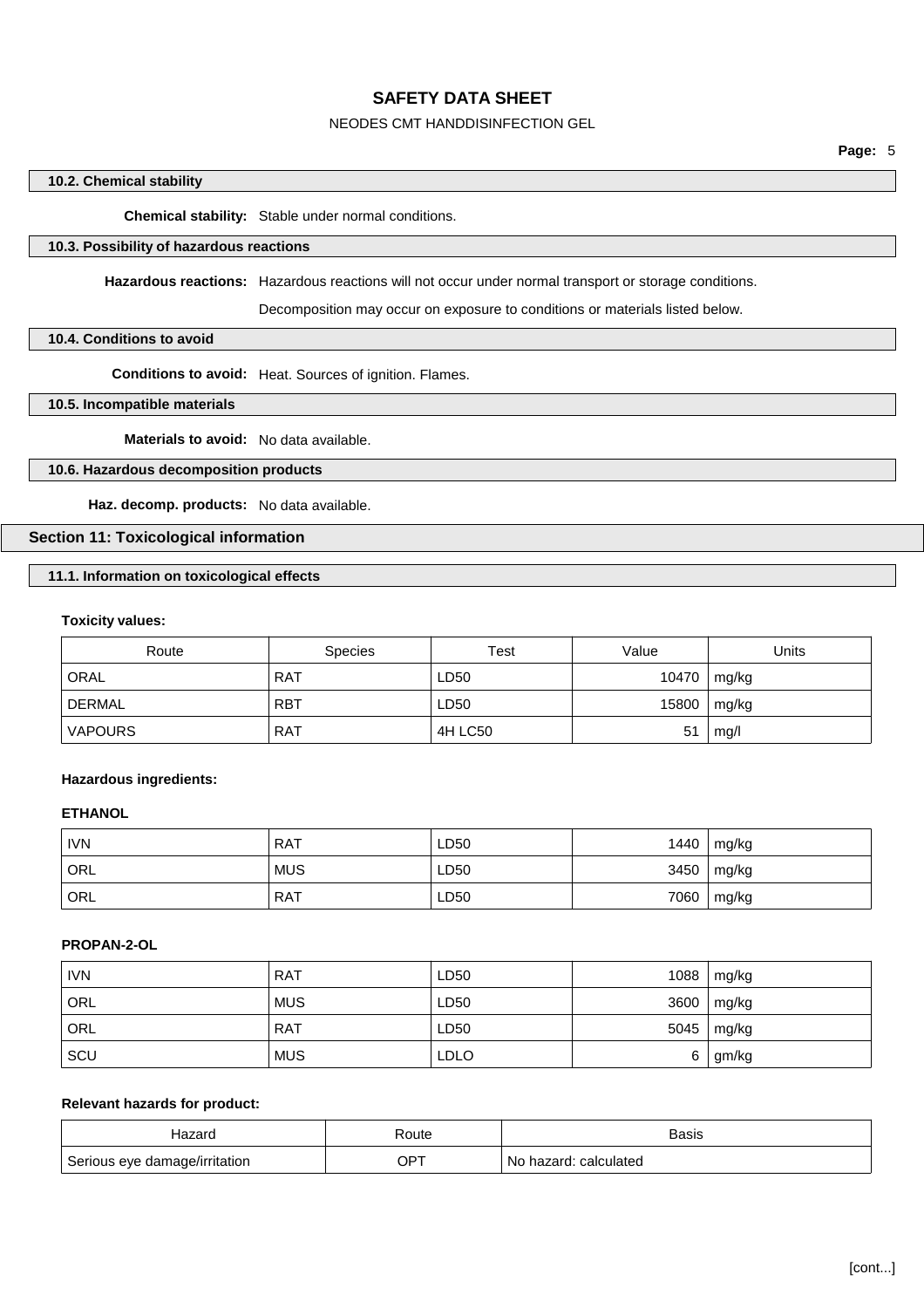# NEODES CMT HANDDISINFECTION GEL

|                                                               |          |                                                                             |                                                                                                          | Page: 6 |
|---------------------------------------------------------------|----------|-----------------------------------------------------------------------------|----------------------------------------------------------------------------------------------------------|---------|
| Respiratory/skin sensitisation                                |          | <b>DRM</b>                                                                  | No hazard: calculated                                                                                    |         |
| Symptoms / routes of exposure                                 |          |                                                                             |                                                                                                          |         |
|                                                               |          | Skin contact: There may be mild irritation at the site of contact.          |                                                                                                          |         |
|                                                               |          | Eye contact: There may be irritation and redness.                           |                                                                                                          |         |
|                                                               |          |                                                                             | Ingestion: There may be soreness and redness of the mouth and throat.                                    |         |
| Inhalation: No symptoms.                                      |          |                                                                             |                                                                                                          |         |
| Delayed / immediate effects: No data available.               |          |                                                                             |                                                                                                          |         |
| <b>Section 12: Ecological information</b>                     |          |                                                                             |                                                                                                          |         |
| 12.1. Toxicity                                                |          |                                                                             |                                                                                                          |         |
| Ecotoxicity values: No data available.                        |          |                                                                             |                                                                                                          |         |
| 12.2. Persistence and degradability                           |          |                                                                             |                                                                                                          |         |
| Persistence and degradability: Biodegradable.                 |          |                                                                             |                                                                                                          |         |
| 12.3. Bioaccumulative potential                               |          |                                                                             |                                                                                                          |         |
| Bioaccumulative potential: No bioaccumulation potential.      |          |                                                                             |                                                                                                          |         |
| 12.4. Mobility in soil                                        |          |                                                                             |                                                                                                          |         |
|                                                               |          | Mobility: Readily absorbed into soil.                                       |                                                                                                          |         |
| 12.5. Results of PBT and vPvB assessment                      |          |                                                                             |                                                                                                          |         |
|                                                               |          | PBT identification: This product is not identified as a PBT/vPvB substance. |                                                                                                          |         |
| 12.6. Other adverse effects                                   |          |                                                                             |                                                                                                          |         |
| Other adverse effects: Negligible ecotoxicity.                |          |                                                                             |                                                                                                          |         |
| <b>Section 13: Disposal considerations</b>                    |          |                                                                             |                                                                                                          |         |
| 13.1. Waste treatment methods                                 |          |                                                                             |                                                                                                          |         |
|                                                               |          |                                                                             | Disposal operations: Transfer to a suitable container and arrange for collection by specialised disposal |         |
|                                                               | company. |                                                                             |                                                                                                          |         |
|                                                               |          | Recovery operations: Solvent reclamation/regeneration.                      |                                                                                                          |         |
| Disposal of packaging: Dispose of as normal industrial waste. |          |                                                                             |                                                                                                          |         |
|                                                               |          |                                                                             | NB: The user's attention is drawn to the possible existence of regional or national                      |         |
|                                                               |          | regulations regarding disposal.                                             |                                                                                                          |         |

# **Section 14: Transport information**

# **14.1. UN number**

**UN number:** UN1987

**14.2. UN proper shipping name**

**Shipping name:** HANDDISINFECTION GEL